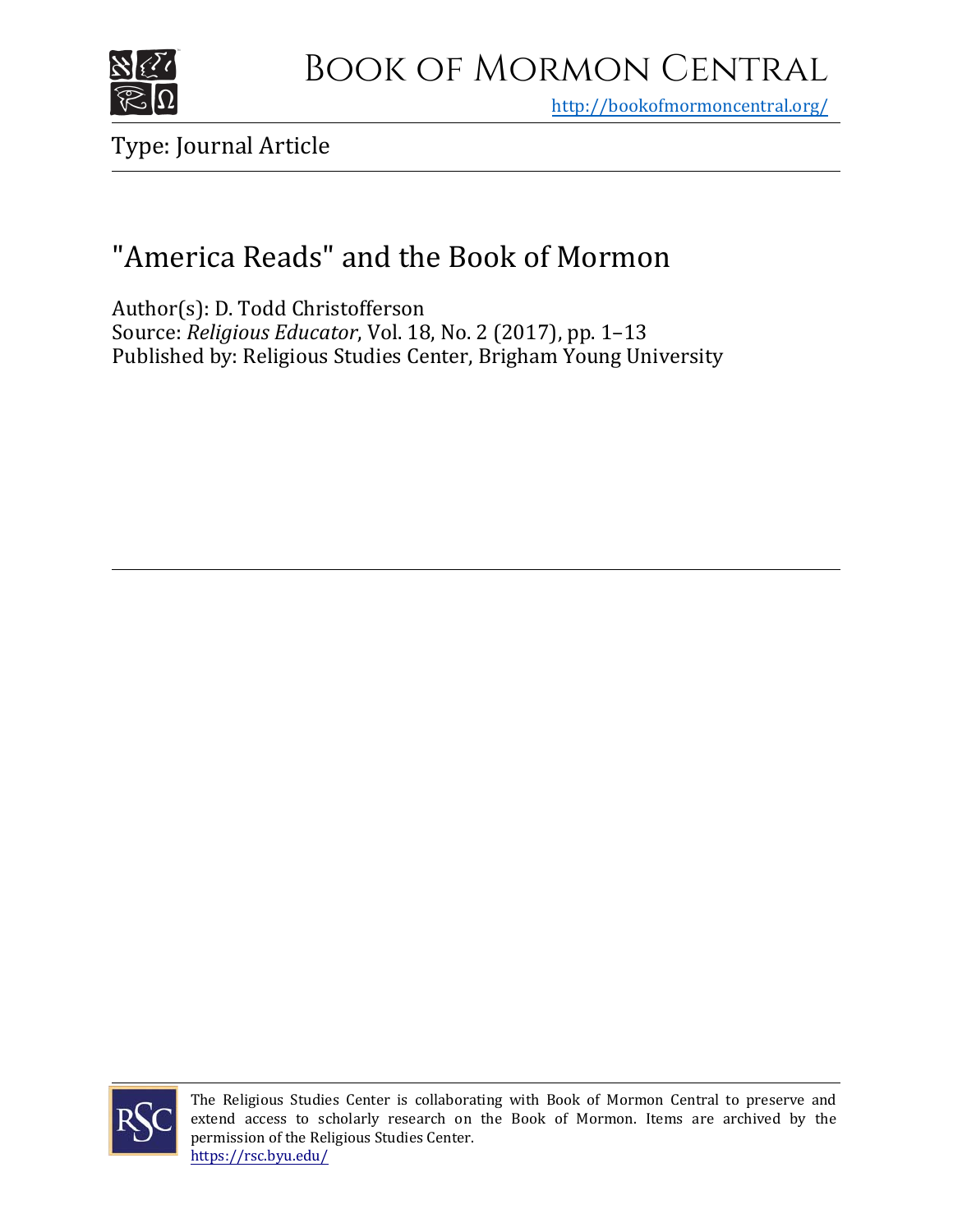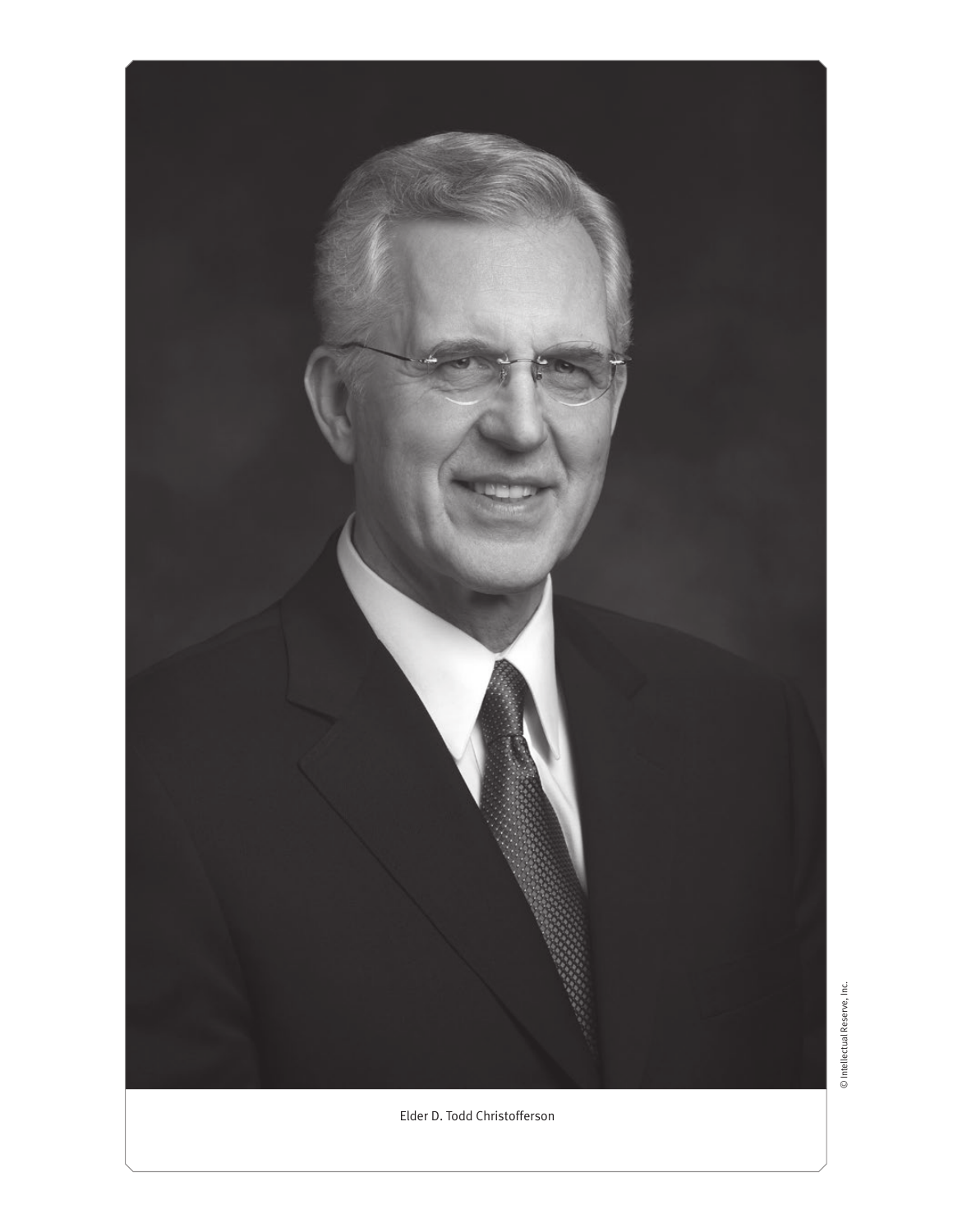# *"America Reads" and the Book of Mormon*

#### elder d. todd christofferson

Elder D. Todd Christofferson is a member of the Quorum of the Twelve Apostles.

111111111111111111111111111111111111111111111111111111111111111111111111111111111111111111111111111111111111111111111111111111111111111111111111111111111111111111111111111111111111111111111111111111111111111111

From an address at the Library of Congress, Washington, DC, 7 December 2016.

Between 1828 and 1831, the American Bible Society launched an aggres-<br>sive campaign to put a copy of the Old and New Testament in every American home. During those three years, over 500,000 copies of "the Good Book" were printed and distributed across the country, illustrating just how much Protestant Americans considered themselves to be a God-fearing and Bible-believing people. At the same time of the American Bible Society's ambitious initiative, a young man named Joseph Smith from upstate New York was translating and printing an additional sacred book of scripture, eventually published as the Book of Mormon.1

Since its publication in 1830, the Book of Mormon has garnered much attention, good and bad, with no shortage of epithets. It has been called "the gold bible," "the Mormon bible," "the great American bible,"2 "an extraordinary work,"<sup>3</sup> "chloroform in print" (Mark Twain's contribution),<sup>4</sup> "the most correct [book] of any book on earth,"5 a "safety for the soul,"6 and "among the great achievements in American literature."7 In 2013 the Book of Mormon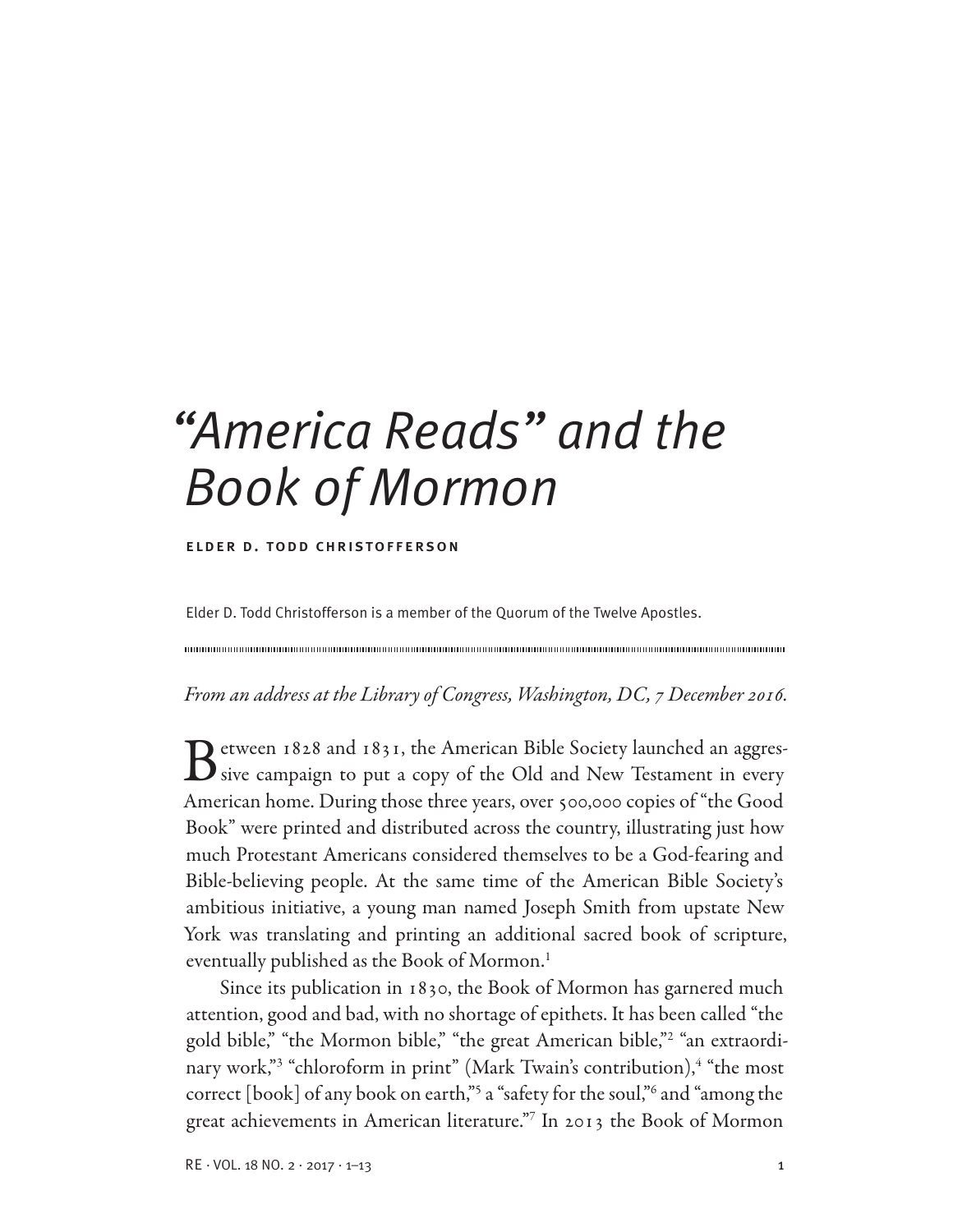was added to the Library of Congress's list of "Books That Shaped America."8 Most recently the Book of Mormon has been listed fourth on the Library of Congress's "America Reads" list of most influential books in American history.9 My comments today focus on this sacred book, the keystone of The Church of Jesus Christ of Latter-day Saints.

Thomas F. O'Dea, a Roman Catholic, once quipped that "the Book of Mormon has not been universally considered by its critics as one of those books that must be read in order to have an opinion of it."10 And there have been many critics. Some of those with disparaging opinions of the Book of Mormon give Joseph Smith so little credit that they believe he deceptively stole the manuscript from another author, blatantly plagiarized the text, and falsely claimed it as his own religious work. Other critics give Joseph Smith so much credit as to argue that he, in his early twenties and with little formal education and no experience in writing, was the creative genius behind the Book of Mormon and drew from his own mental faculties the intricate and interweaving storylines, the complex Christian doctrinal treatises, and the thousand-year epic history of warring civilizations and divine interventions. So even the critics cannot agree. Joseph Smith was either a religious genius or cunning fraud. As members of The Church of Jesus Christ of Latter-day Saints, we believe the firsthand accounts given by Joseph Smith and other eyewitnesses: that the Book of Mormon was literally translated by Joseph Smith from ancient golden plates through the gift and power of God.<sup>11</sup>

The story of the Book of Mormon can begin in a number of ways. I would like to start in September 1823, seven years prior to its publication in 1830. At this time, Joseph Smith Jr. was a seventeen-year-old boy living in upstate New York, surrounded by the religious excitement and evangelical revivals that characterized the Second Great Awakening. The Smith family had suffered a number of devastating economic losses that left them in dire straits and living on rented land. During this time, some of the Smith family turned to religion, including Joseph's mother and several siblings, who joined the Presbyterian church in Palmyra, New York. Joseph, like his father, believed in God but chose to remain outside of organized religion in his boyhood.<sup>12</sup>

On 21 September 1823, Joseph received a remarkable visit from an angel named Moroni, who said that a set of gold plates lay buried in a nearby hill and that they contained a history of ancient inhabitants of the Western Hemisphere and their dealings with God. The next day Joseph found the golden plates just as the angel had described, along with two stones joined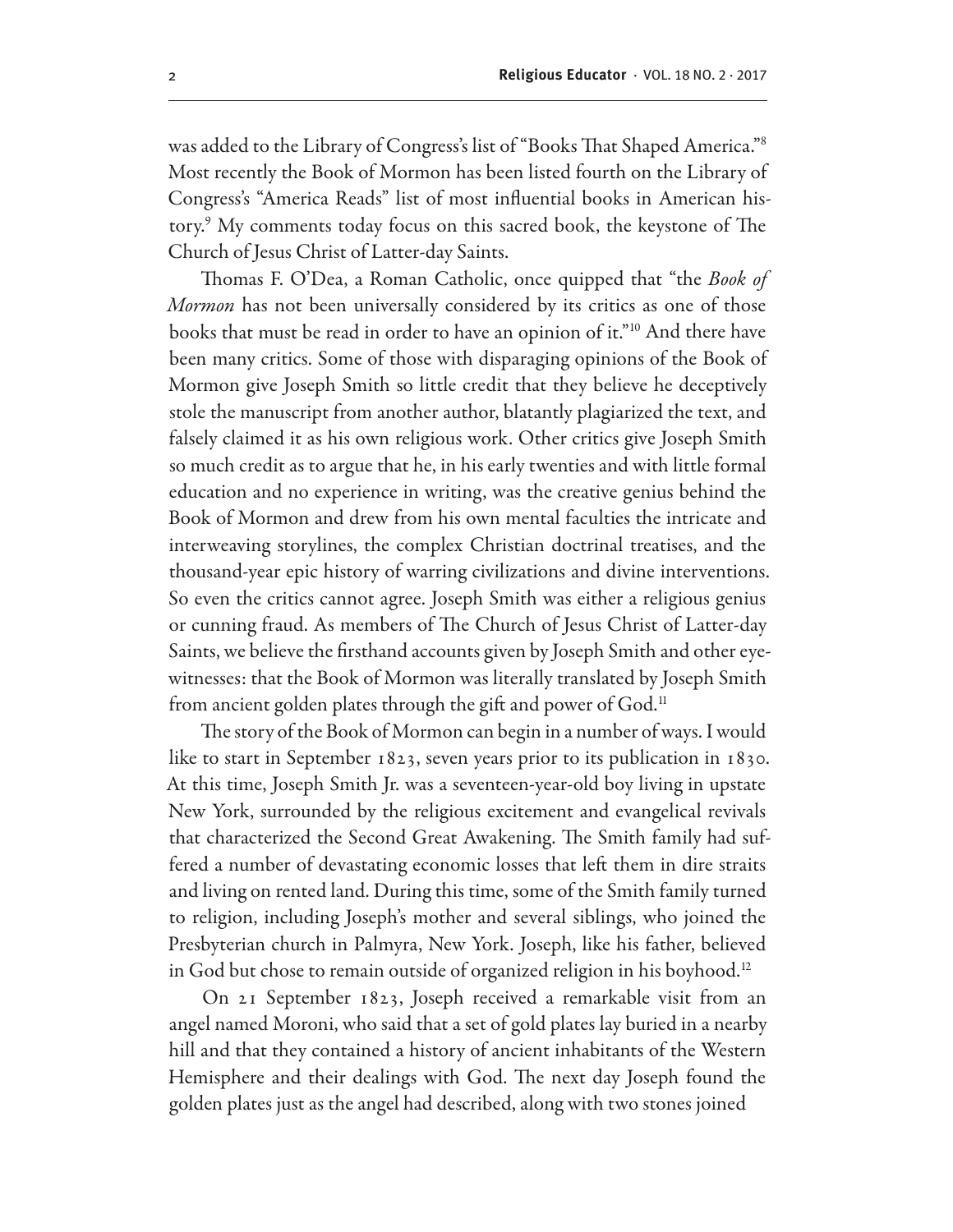

Living in upstate New York, Joseph Smith was a seventeen-year-old boy surrounded by the religious excitement and evangelical revivals that characterized the Second Great Awakening.

together like old-fashioned spectacles. With his family's grim economic outlook in mind, Joseph was tempted to obtain the plates for financial gain. As he reached into the stone box in which the golden plates were buried, he was thrown back by some unknown force. The angel Moroni then reappeared and instructed Joseph that the plates were to be used for God's sacred purposes, not to make money. Over the next four years, Joseph received annual visitations from the angel each September, preparing him to obtain the golden plates in 1827 and then begin its remarkable translation from ancient characters into English.<sup>13</sup>

#### **Translation of the Plates**

Joseph never explained the precise mechanics of translating of the Book of Mormon and gave only two public statements regarding the process. The first statement comes from the first edition of the Book of Mormon, published in 1830. In the preface Joseph simply wrote that he translated the golden plates "by the gift and power of God."14 The second statement came two years later when he was pressed by his brother to tell a group of followers about the story of the Book of Mormon. On that occasion Joseph noted that "it was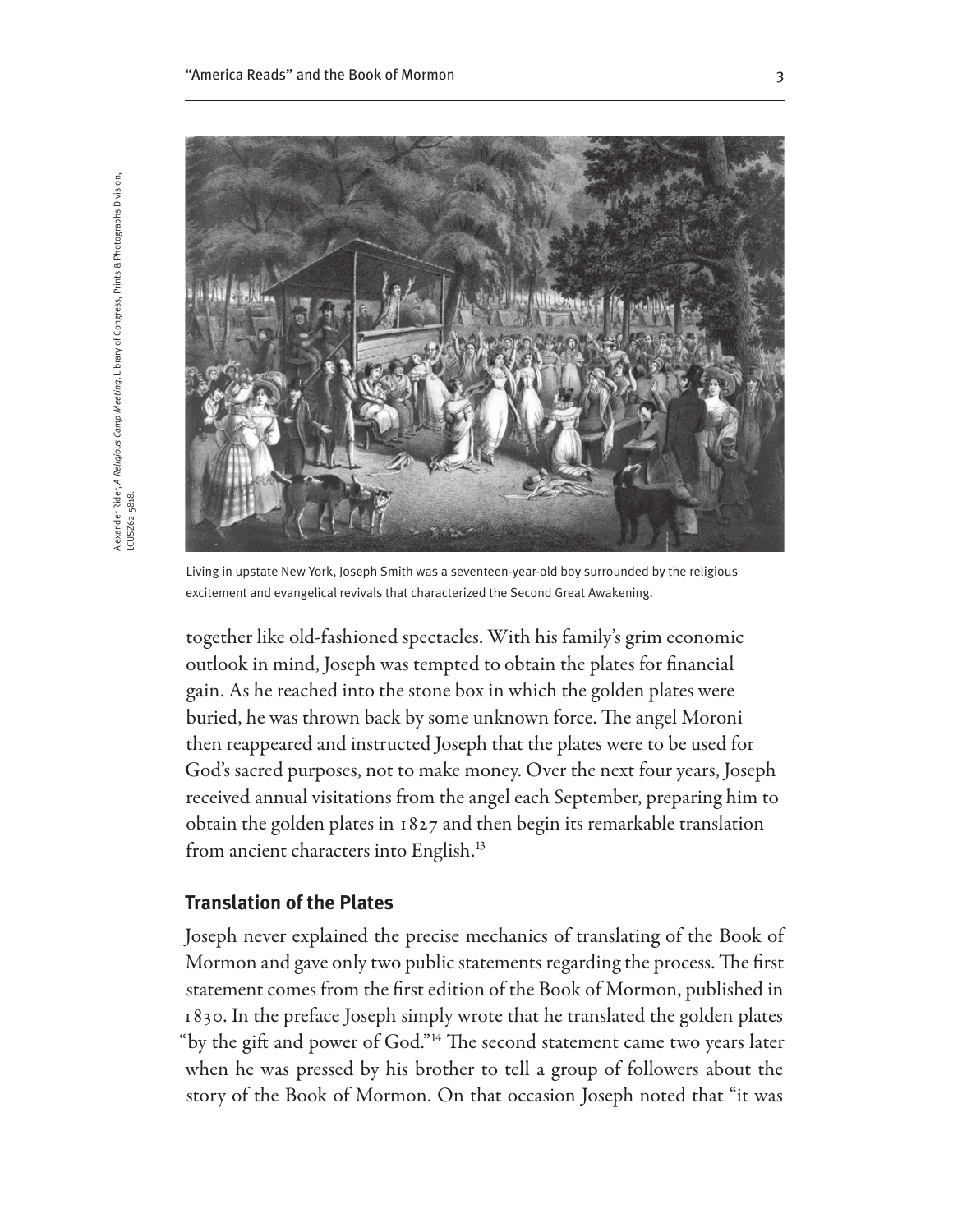not intended to tell the world all the particulars of the coming forth of the book of Mormon."15

For Latter-day Saints, the translation of the Book of Mormon was a miracle. Joseph dictated the entire 250,000-word, 600-page manuscript in no more than ninety and perhaps as few as sixty-five working days between April and June 1829. This was done in a single draft with very few strikeouts or corrections. It is an especially remarkable feat given Joseph's educational background. His wife Emma, who served as a scribe and witnessed the translation process, explained: "Joseph . . . could neither write nor dictate a coherent and well-worded letter; let alone dictating a book like the Book of Mormon. . . . [He] would dictate to me hour after hour; and when returning after meals, or after interruptions, he would at once begin where he had left off, without either seeing the manuscript or having any portion of it read to him."16

The Church of Jesus Christ of Latter-day Saints owns most of the 28 percent of the surviving original manuscript of the Book of Mormon, pages of which are publicly displayed in the Church History Museum and the Church History Library in downtown Salt Lake City, Utah. There are plans to publish high-resolution images of the fragments of the original manuscript in a forthcoming volume of *The Joseph Smith Papers*. I also understand that a page of the original manuscript is being loaned to the Smithsonian Institution for an exhibit in 2017.

After the translation of the Book of Mormon and before its printing, two groups were shown the golden plates at different times. Up to this point several individuals had lifted the plates, which were kept either in a wooden box or under a cloth during the translation process, but no one besides Joseph had actually seen them. Joseph received a revelation from God in June 1829 informing him that his associates Oliver Cowdery, David Whitmer, and Martin Harris "shall have a view of the plates."<sup>17</sup> The three men then retired to the woods in prayer, and an angel appeared and showed them the golden plates. They also testified that they heard a voice from heaven confirm that Joseph had translated the plates "by the gift and power of God."18

Eight additional witnesses experienced a similar event, except that Joseph, rather than an angel, showed them the plates and allowed them to leaf through them. These witnesses wrote, "[ Joseph] has shown unto us the plates . . . , which have the appearance of gold; and as many of the leaves as the said Smith has translated we did handle with our hands; and we also saw the engravings thereon." The "Testimony of the Three Witnesses" and the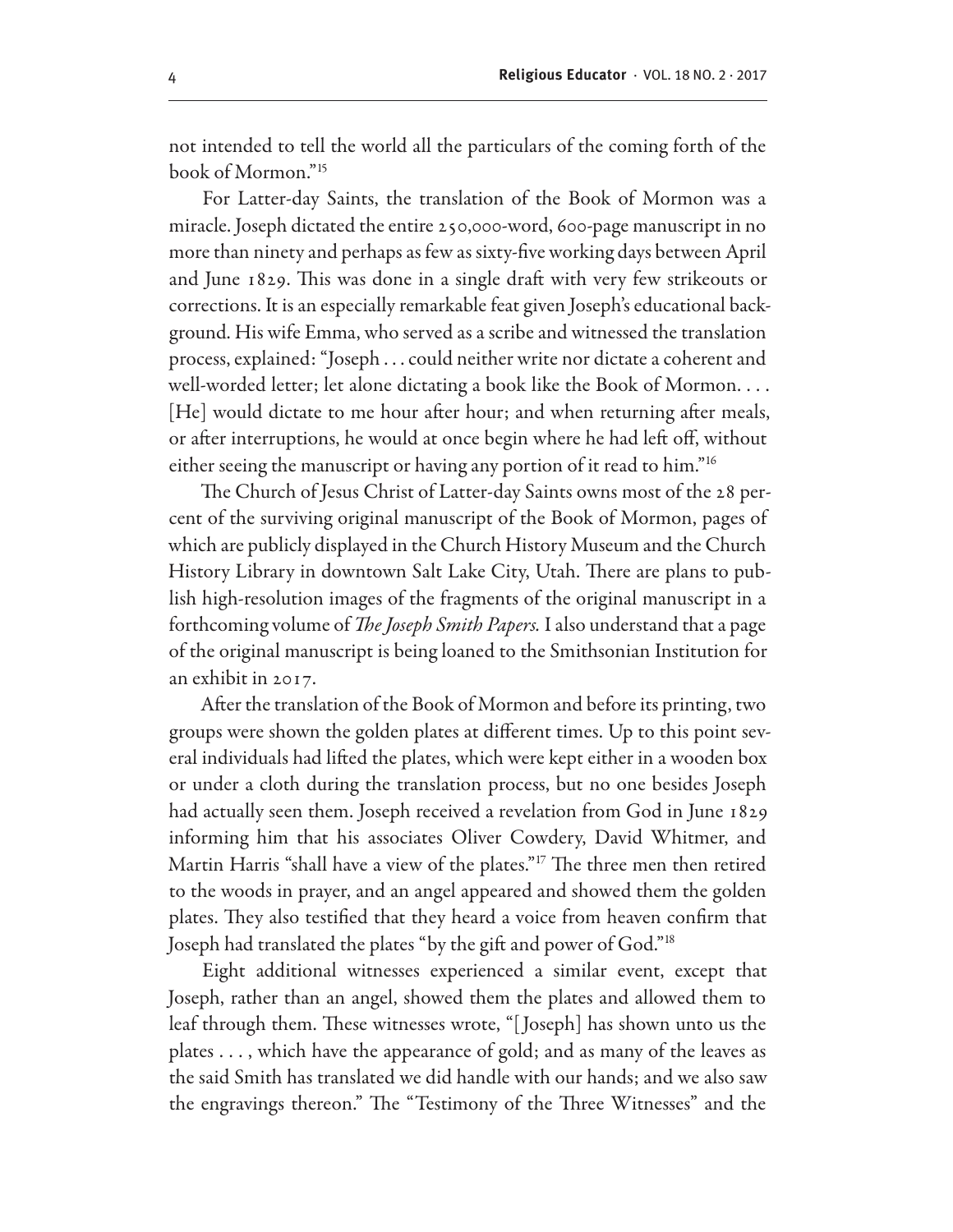

An angel appeared and showed Oliver Cowdery, David Whitmer, and Martin Harris the golden plates.

"Testimony of the Eight Witnesses" have been printed in every edition of the Book of Mormon since 1830. While all three of the Three Witnesses and five of the Eight Witnesses later left the Church for a time, none of them ever denied their sworn statements about seeing the plates.

A copyright was applied for on 11 June 1829, and several print shops in the region were approached about publishing the book. Securing a printer was no easy task. Martin Harris first approached a printer named Egbert B. Grandin in Palmyra, New York, to negotiate a contract, but Grandin initially rejected the offer. Grandin, who ridiculed Joseph Smith's claims of visions and golden plates, eventually agreed to print the Book of Mormon but set the cost to print 5,000 copies at an inflated price of \$3,000. This was a huge amount of money in 1829, and Harris eventually mortgaged his 150-acre farm to finance the printing. The process of typesetting, printing, trimming, and binding the three million pages required to produce 5,000 copies of the Book of Mormon began in the late summer of 1829 and was not completed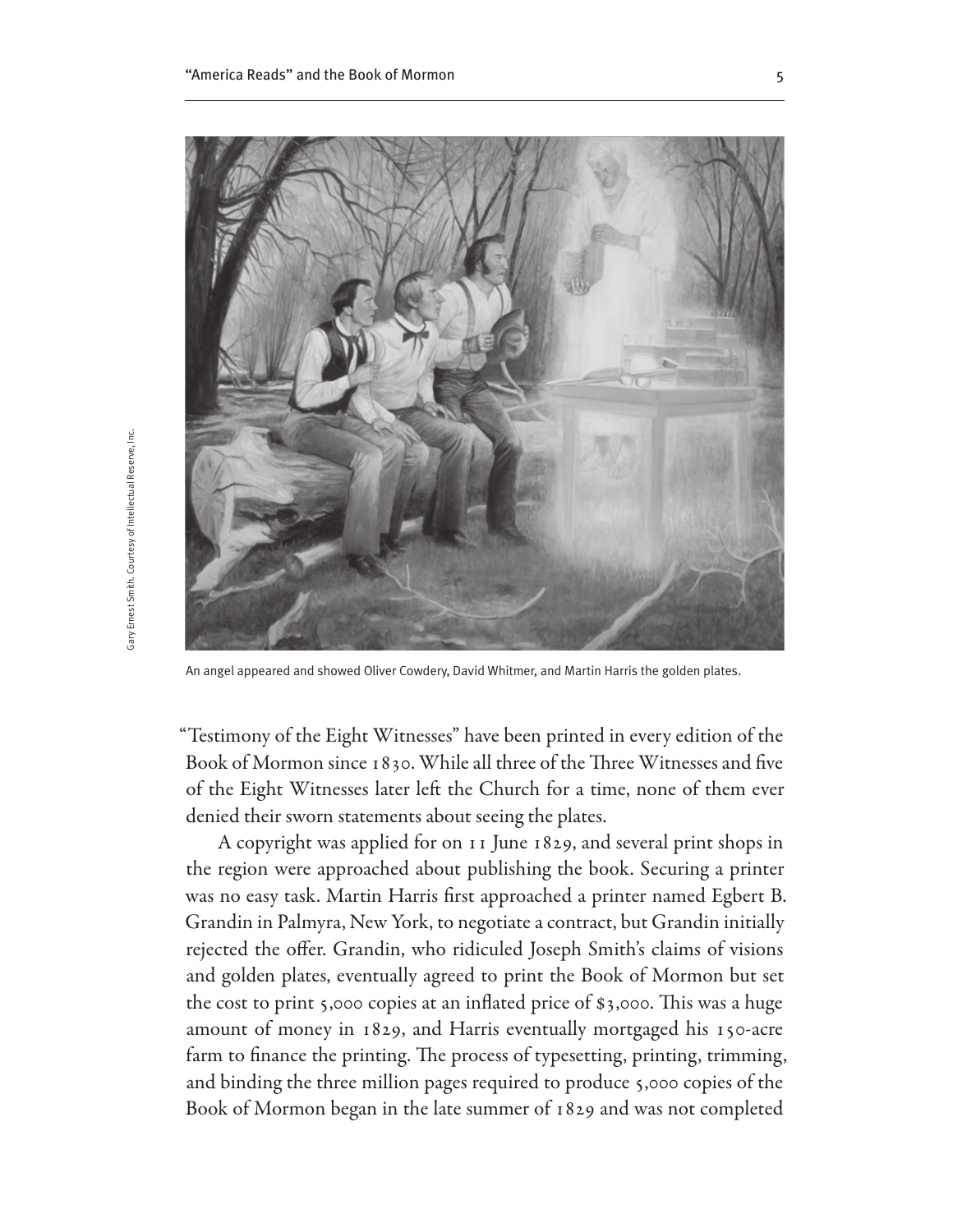until March 1830. The chief typesetter, John Gilbert, had the laborious task of imposing punctuation and paragraphing as he set the type from the raw manuscript. During the translation, scribes of the Book of Mormon inserted almost no punctuation or paragraph breaks in the text. They simply recorded the words as quickly as Joseph Smith dictated them.19

#### **Contents of the Book of Mormon**

The Book of Mormon recounts the history of a group of Israelites who lived in Jerusalem around the time of the Old Testament prophet Jeremiah in 600 BC (with a much smaller portion of the book devoted to a group known as the Jaredites, which had migrated earlier to the Americas). The group of Israelites, led by a prophet named Lehi, was commanded by God to leave their homeland because of the impending destruction of Jerusalem by the Babylonians. They were directed to build a ship and sail across the sea, eventually landing in the Americas. Lehi's four sons separated into two rival nations: a Christian group called Nephites and a non-believing group known as the Lamanites. For nearly 1,000 years the Nephites and Lamanites engaged in frequent warfare and followed cycles of righteousness and unrighteousness until the Nephites wholly apostatized from or rejected the teachings of Christ and were destroyed by the Lamanites in a long genocidal war. Throughout their history, a number of prophets and historians recorded major events and teachings among the people. The title of the Book of Mormon stems from its primary author, a prophet named Mormon, who compiled and abridged the writings of his predecessors on golden plates. Mormon's son, Moroni, the last surviving Nephite prophet and record keeper, buried the plates in about AD 400 and later appeared to Joseph Smith as a resurrected angel in 1823, directing him to the hill in which they were buried.<sup>20</sup>

Latter-day Saints look to the Book of Mormon as a companion and witness to the authenticity of the Bible, equal in significance and authority. The book is written in language similar to that of the Bible and contains both traditional and unique Christian teachings. It references Jesus Christ 4,000 times by more than 100 different titles, including "Lord," "the Eternal Judge," "Savior," and "the Holy One of Israel." One of the book's earliest prophets, named Nephi, wrote, "We talk of Christ, we rejoice in Christ, we preach of Christ, we prophesy of Christ, and we write according to our prophecies, that our children may know to what source they may look for a remission of their sins."21 The pinnacle of the Book of Mormon, moreover, recounts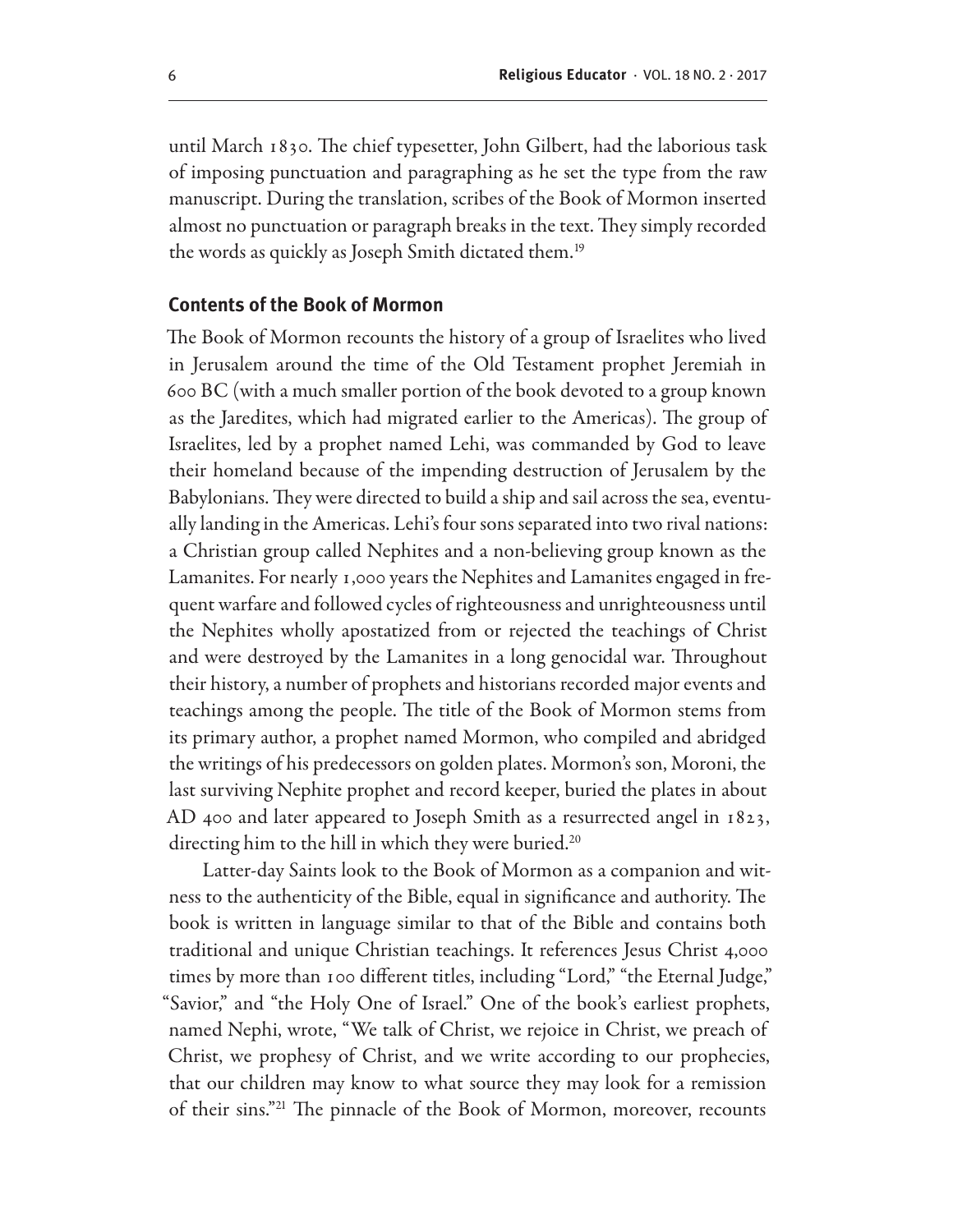the visit and ministry of Jesus Christ to these ancient American inhabitants shortly after His Resurrection in the Old World. He taught and prayed with the Nephite people, introduced communion (which we call the sacrament), and healed their sick. With so much focus on the Savior and His teachings throughout the Book of Mormon, it is no wonder the Church added the subtitle "Another Testament of Jesus Christ" in 1982.<sup>22</sup>

The Book of Mormon contains a variety of themes and teachings. It stresses the importance of faith, repentance, baptism, and the guidance of the Holy Ghost in our lives. It focuses on prayer and personal revelation from God. It instructs readers to study the scriptures and apply their sacred truths in our lives. It encourages readers to find peace and happiness by keeping God's commandments. It expands on teachings in the Bible, such as premortal life, our purpose in mortality, the Atonement of Jesus Christ, a universal resurrection, and life after death. The Book of Mormon serves as a critical source of inspiration and guidance for Latter-day Saints, with stories and messages that apply to contemporary life.<sup>23</sup>

However, the Book of Mormon was severely misunderstood when it was first published. Those critical of Joseph Smith were less concerned with the content of the book than with what it represented. The Book of Mormon was seen as a departure from traditional Christianity at the time of publication. As Terryl Givens has said, "The significance of the Book of Mormon has been almost entirely bound up not with its content but rather its manner of appearing; it has typically been judged not on the merits of what it says, but what it *enacts*."24

The first wave of critical reviews of the Book of Mormon began even before its publication in 1830. A man by the name of Abner Cole, a newspaper editor who published under the pen name Obadiah Dogberry, took some of the earliest page proofs of the Book of Mormon from E. B. Grandin's printing shop in Palmyra, New York, and published excerpts in his local newspaper, the *Reflector*, with his own crude commentary. Cole called the Book of Mormon "a mummery" that Joseph Smith had concocted to swindle gullible victims like Martin Harris out of money. You can imagine the tasteless satire of the Book of Mormon under Cole's derisive title "The Book of Pukei."25 Many other disparaging appraisals soon emerged and challenged the authenticity of the Book of Mormon and Joseph Smith's account of its coming forth.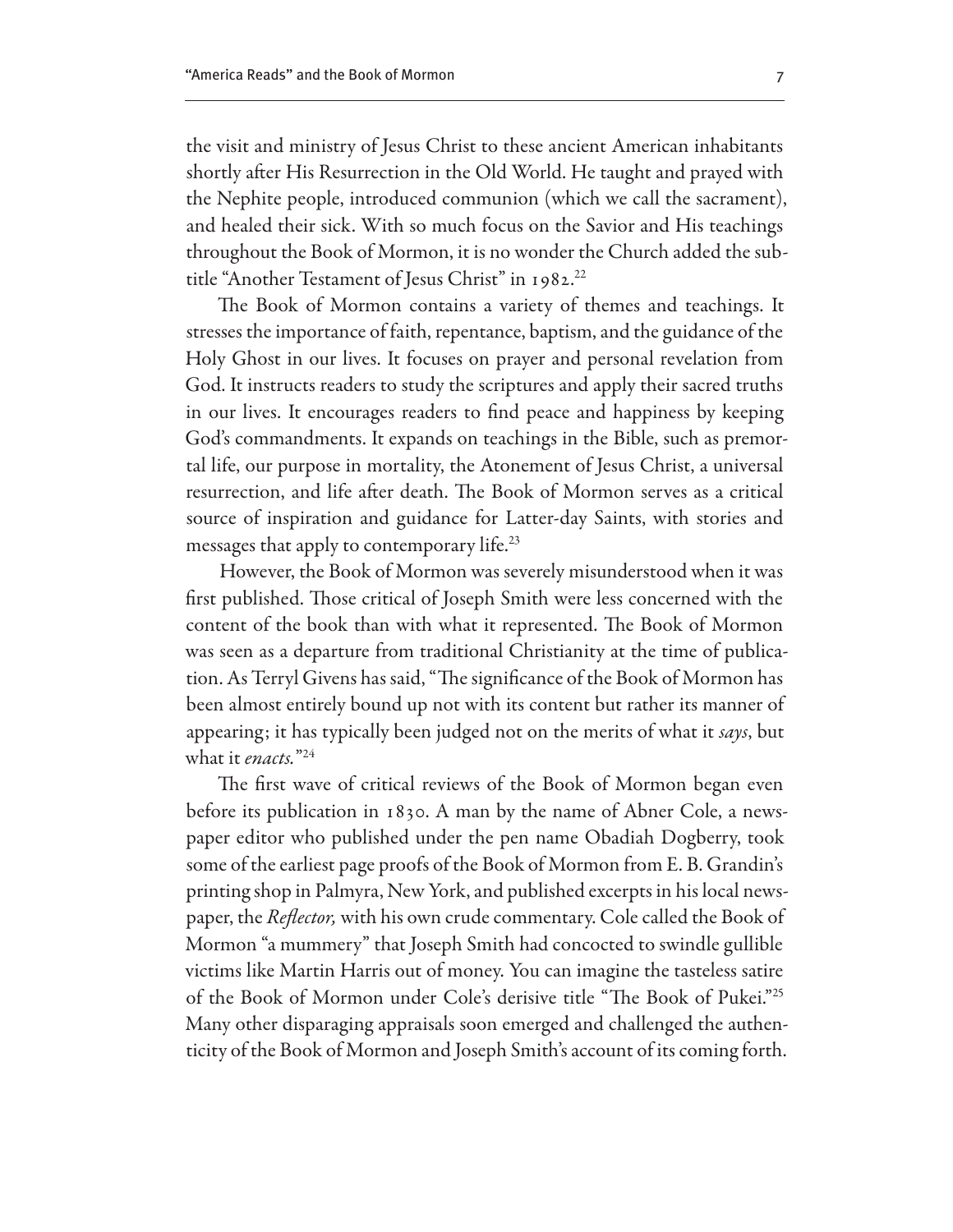#### **Persecution and Religious Freedom**

The Book of Mormon drove a wedge between the Latter-day Saints and the rest of Protestant America, which defended the Bible as the sole word of God. Not long after the Book of Mormon was published in 1830, Latter-day Saints began to gather in Jackson County, Missouri, where they hoped to build a community in which they could worship freely. Non-Mormon residents, however, feared that a Mormon majority would assume control of the economic, political, and social affairs of the county. The tension between the two groups resulted in conflict and violence. Anti-Mormon mobs burned homes, harassed families, and robbed the Latter-day Saints of their religious freedom in the state of Missouri.

One of the devastating events that occurred during this time of conflict was the destruction of the Church's printing press in Independence, Missouri. In July 1833 a mob broke into the printing office, scattered the type, threw unbound manuscripts into the street, and leveled the building. The editors at the office had been employed in printing another treasured book among the early members of the Church, called the Book of Commandments, which contained copies of Joseph Smith's revelations. Prior to the chaos at the printing office, none of the copies of the Book of Commandments had been completed in full, and only twenty-nine known copies exist today, making the 1833 Book of Commandments one of the rarest and most valuable books in America. One of those copies is on display here today. Additional revelations were added to the content of the Book of Commandments and published two years later as the Doctrine and Covenants, which remains part of the scriptural canon of The Church of Jesus Christ of Latter-day Saints today.

The very principles of liberty and free exercise of religion that allowed the Church to organize and to print the Book of Mormon in a predominantly Protestant nation were under attack in Missouri. Latter-day Saints were driven from county to county, denied the right to vote in local elections, and suffered physical abuse and even sexual assault. The governor of Missouri eventually issued an executive order, better known as the "Extermination Order," that gave Missourians state support "to treat the Mormons as enemies." After fleeing Missouri as religious refugees, the Latter-day Saints flourished for a time in Illinois before facing similar obstacles.

Even today in the twenty-first century, when religious freedom remains the ideal in America, we still see some of this same sense of intolerance and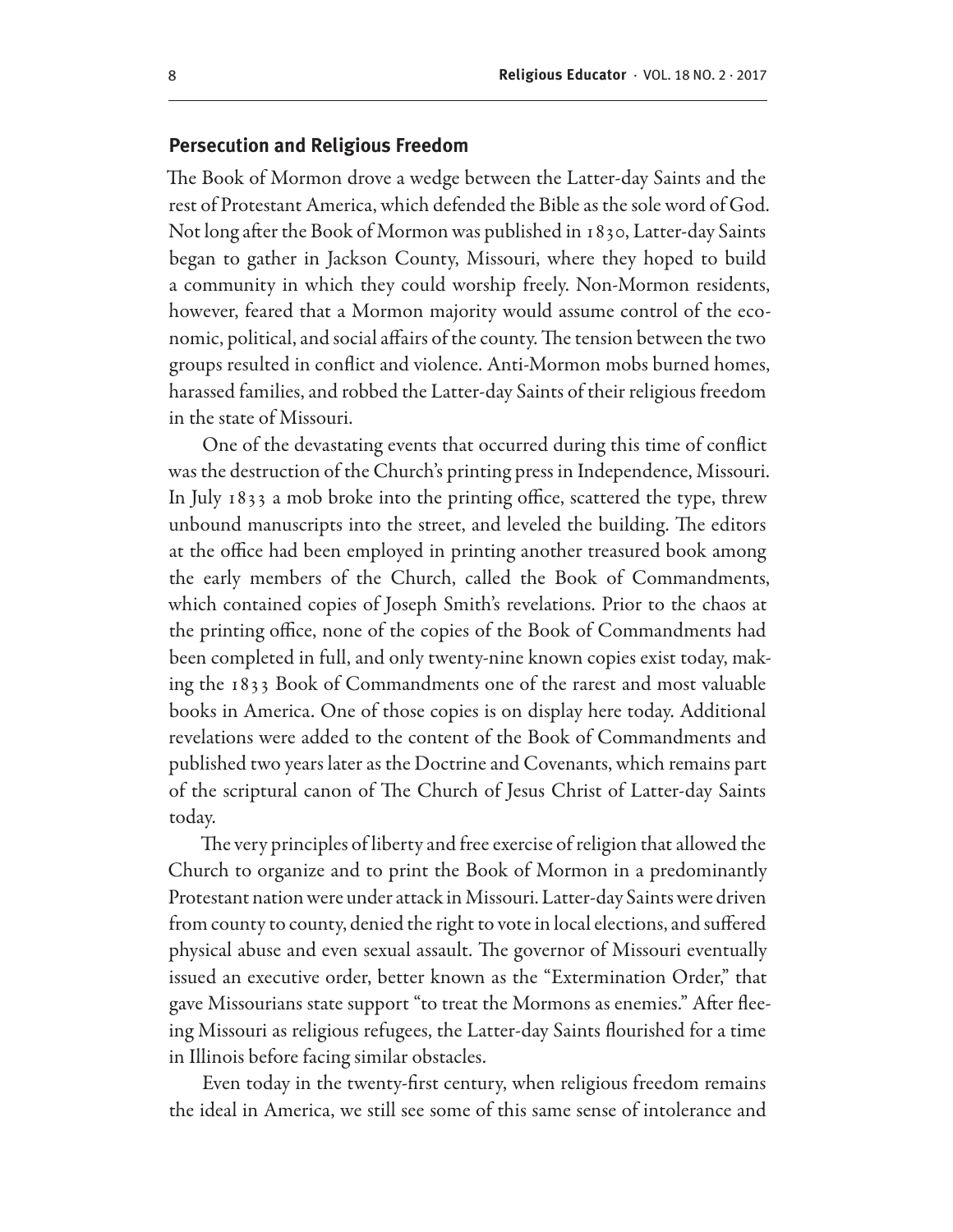hostility toward religion. Like our pioneer ancestors, we (and other religious communities across the country) continue to receive our share of suspicion and resentment for our beliefs and practices. People are increasingly questioning the value of religion in public life, forgetting that some of our most fundamental moral values, like honesty, integrity, and love and respect for all people, are promoted and passed on to the next generation in religious settings. Religion is not simply being marginalized; it is under attack. "There are . . . efforts [made] to shame and intimidate believers who have traditional moral values and to suppress religious viewpoints and practices. . . . Worst of all, government sometimes joins in these efforts."26 Today we fight for religious freedom through civil discourse. For our nineteenth-century ancestors, however, it took a cross-continent migration to the Salt Lake Valley beyond the national borders of America at the time to find space and refuge to practice their religion freely.<sup>27</sup>

#### **Impact and Reach of the Book of Mormon**

From the Rocky Mountains, the Book of Mormon continues to "flood the earth." It is a miracle to see that what began with 5,000 copies in a small print shop in Palmyra, New York, in 1830 has resulted in millions of copies available in multiple languages around the globe. As of today, over 176 million copies of the Book of Mormon have been printed since 1830. To date, the Book of Mormon has been translated into 110 languages—89 full translations, with selections of the book in another 21 languages. The first non-English translation was published in 1851 in Danish. Other major translations include Spanish, French, German, Italian, Portuguese, Japanese, and Russian. However, the array of translations is evidence of the Church's growing international presence and includes languages as diverse as Amharic, Kekchi, Mongolian, Quichua, Swahili, Tok Pisin, Igbo, Pangasinan, and Yapese.<sup>28</sup>

The Book of Mormon has undergone thirteen major English editions in The Church of Jesus Christ of Latter-day Saints, adding versification, chapter introductions, double columns, doctrinal commentary, study guides, photographs, and cross-references to other books in the Church's scriptural canon, including the Holy Bible. The Book of Mormon has also been digitized and published on LDS.org, as well as on the Church's mobile applications and some third-party mobile applications. What took months to print in 1830 can now be downloaded in seconds in nearly any major language around the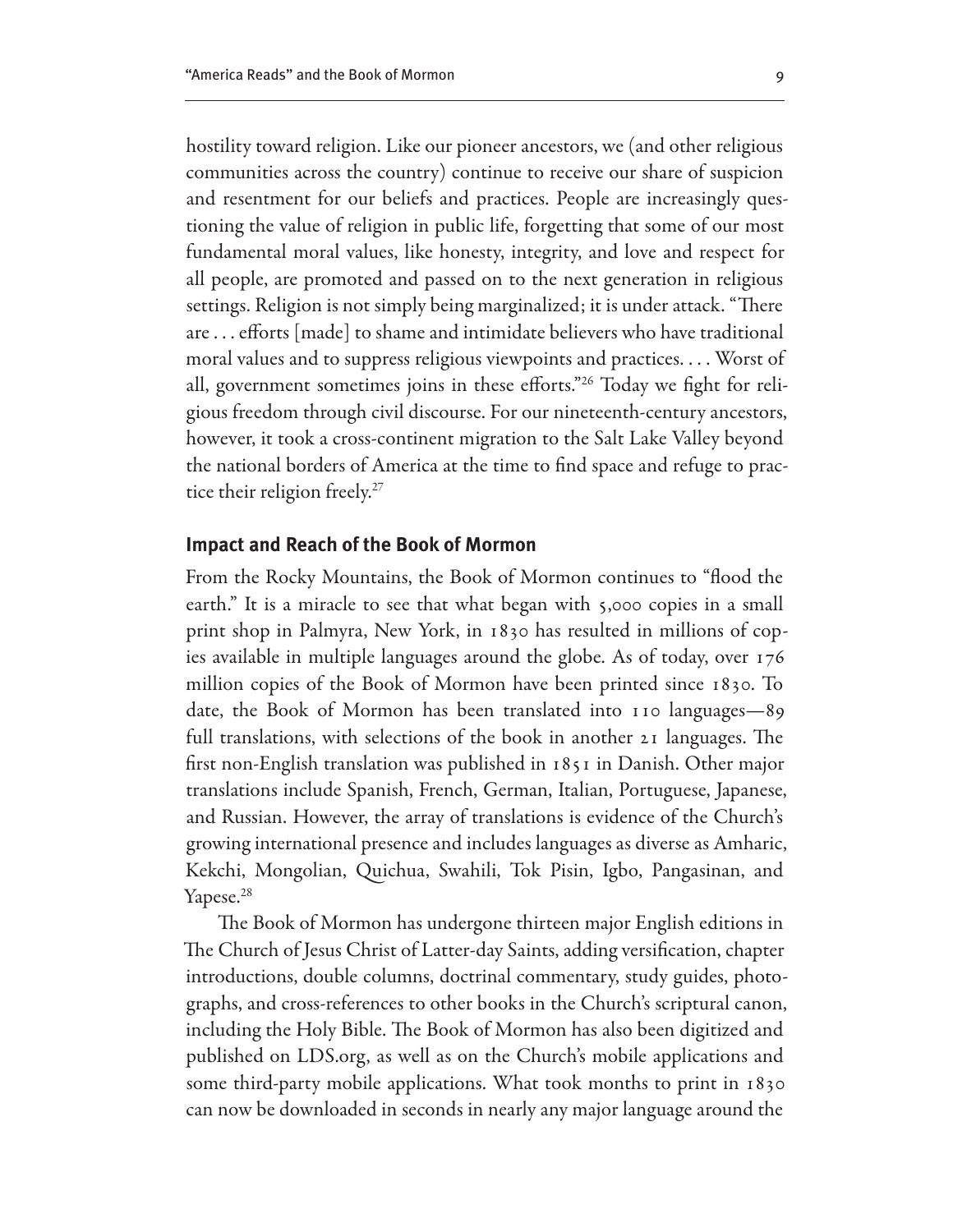

The Book of Mormon has undergone thirteen major English editions, adding versification, chapter introductions, double columns, doctrinal commentary, study guides, photographs, and cross-references.

world. As scholar Terryl Givens has summarized, "The Bible alone excepted, the Book of Mormon is by far the most widely printed and circulated book in the history of the Western Hemisphere."29

The Book of Mormon has left a lasting legacy on American culture. It has spawned pageants and plays, appeared in films, inspired musical lyrics, and received 4 out of 5 stars on the Apple Store. It has been illustrated in comic strips, displayed in paintings, told through historical fiction, and imprinted on clothing.30 A copy of the Book of Mormon was even checked out to President Abraham Lincoln at the Library of Congress on 18 November 1861. It was not returned until 29 July 1862.

Many critics and apologists have moved away from debates about the authenticity of the Book of Mormon and have come to appreciate the text for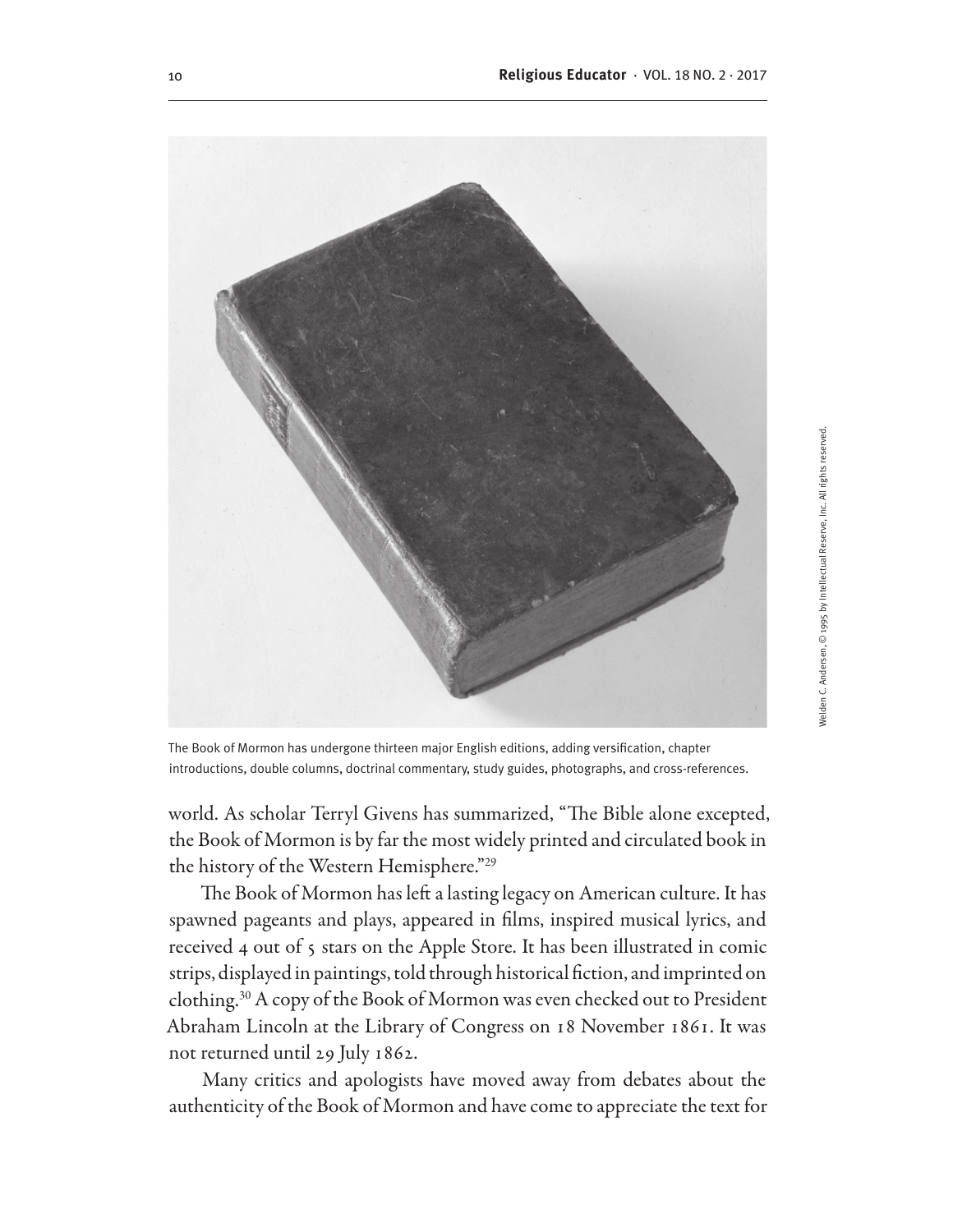its literary qualities. A number of literary analyses of the Book of Mormon by both LDS and non-LDS scholars have been published in recent years by some of the most respected academic presses in the world, and these scholarly treatises have been civil and productive.31 There have been and continue to be literary readings of the Book of Mormon in university-level English courses across the country. These publications and classes do their best to allow the text of the Book of Mormon to speak for itself rather than debating its historical accuracy of ancient America or questioning Joseph Smith's account of its nineteenth-century translation from golden plates. As scholar David Bokovoy said, "You don't have to believe in its historic claims to appreciate [the Book of Mormon] as literature."<sup>32</sup>

Beyond its impact on American literature and culture, for Latter-day Saints the Book of Mormon remains "the keystone of our religion."33 It brings peace and comfort, counsel and guidance, inspiration and encouragement to over fifteen million members of The Church of Jesus Christ of Latter-day Saints worldwide. The Book of Mormon is invaluable to believers, which is illustrated by an address given by Gordon B. Hinckley, former President of the Church, in October 2007. In his remarks, President Hinckley noted that a first edition of the Book of Mormon had recently sold for over \$100,000 at a private auction. He then said that despite this steep price, "the cheapest paperback edition [of the Book of Mormon] is as valuable to the reader who loves its language and message."<sup>34</sup>

On a personal note, let me say that my study of the Book of Mormon has given me an enhanced appreciation of the Bible. I have always loved the Bible; at age twelve, I asked my parents for a leather-bound copy for Christmas, since Santa Claus had never come up with one for me, and they were happy to respond. It took me a long time to get through it, but that copy is still a treasured possession. One of the principal authors of the Book of Mormon, Nephi, prophesied that the Bible and Book of Mormon would "grow together, unto the confounding of false doctrines and laying down of contentions, and establishing peace."35 That has certainly been true for me.

My own witness of Jesus Christ is rooted in both the Book of Mormon and the Bible. Quoting Nephi once again regarding this special book, "Hearken unto these words and believe in Christ; and if ye believe not in these words believe in Christ. And if ye shall believe in Christ ye will believe in these words, for they are the words of Christ, . . . and they teach all men that they should do good."36 It is through an ongoing study of the Book of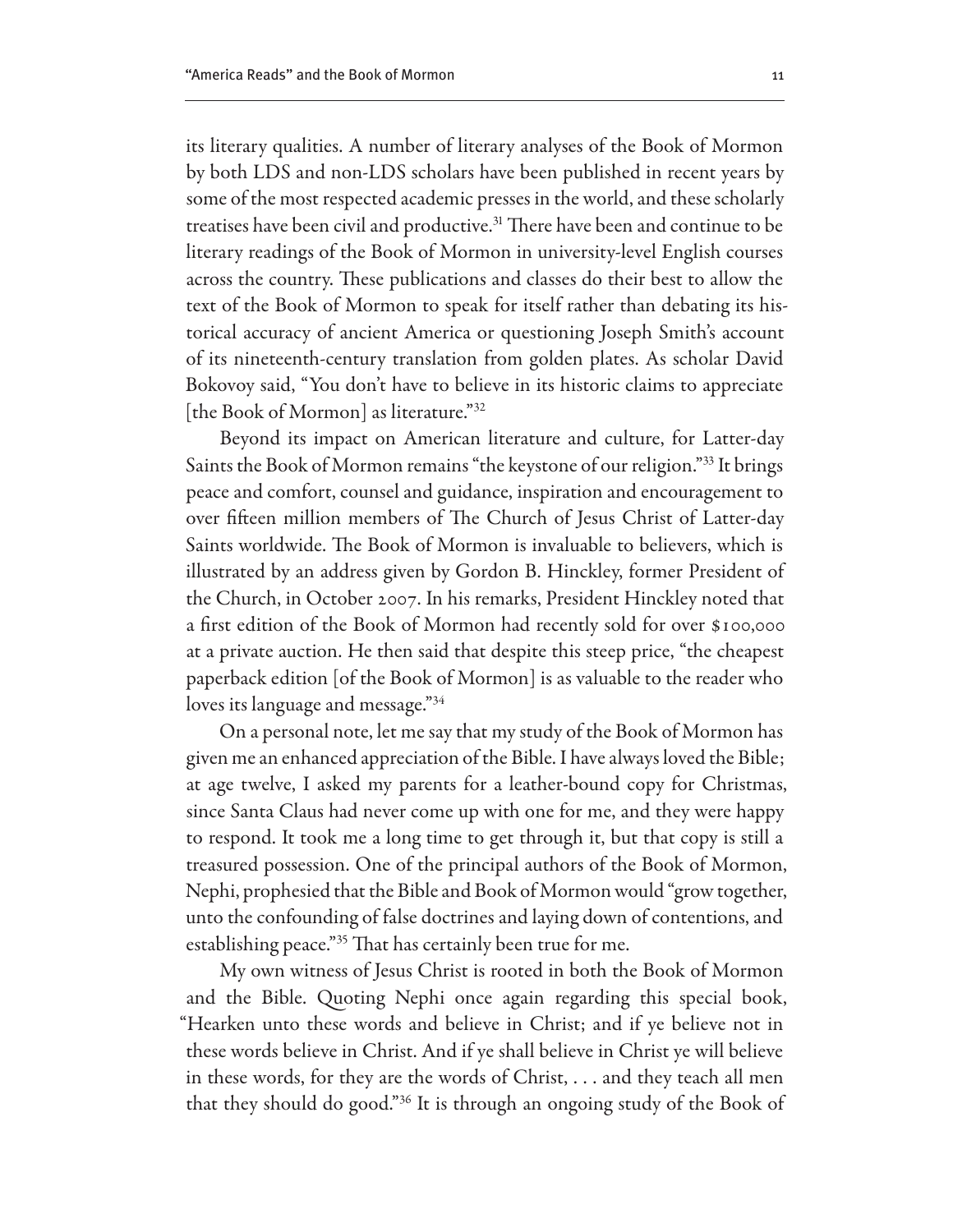Mormon that my knowledge and understanding of the Savior continue to expand and deepen.

May I conclude with an invitation we have put in the playbill for the Broadway musical *The Book of Mormon* (which, of course, has absolutely nothing to do with the Book of Mormon): "You've seen the play; now read the book. The book is always better." By all means, read the book.  $\blacksquare$ 

#### **Notes**

4. Mark Twain, Roughing It (New York: American Publishing, 1872), 127.

5. Joseph Smith, *Teachings of Presidents of the Church: Joseph Smith* (Salt Lake City: The Church of Jesus Christ of Latter-day Saints, 2007), 64.

6. Jeffrey R. Holland, "Safety for the Soul," *Ensign* or *Liahona*, November 2009, 90.

7. Daniel Walker Howe, What Hath God Wrought: The Transformation of America,

1815–1848 (New York: Oxford University Press, 2007), 314.

8. See "Library of Congress 'Books That Shaped America' Available on Amazon: Twelve New Titles Join Original List," 22 January 2013, loc.gov/today/pr/2013/13-005.html.

9. See "'America Reads' Exhibition to Open June 16," loc.gov/item/prn-16-088/ america-reads-exhibition-to-open-june-16/2016-05-26/.

10. Thomas F. O'Dea, *The Mormons* (University of Chicago Press, 1957), 26.

11. See Terryl L. Givens, By the Hand of Mormon: The American Scripture That Launched a New World Religion (New York: Oxford University Press, 2002), 3–7; Givens, The Book of Mormon: A Very Short Introduction (New York: Oxford University Press, 2009),  $3 - 12$ .

12. See Richard Lyman Bushman, Joseph Smith, Rough Stone Rolling: A Cultural Biography of Mormonism's Founder (New York: Alfred A. Knopf, 2005), 8-56; Matthew Bowman, The Mormon People: The Making of an American Faith (New York: Random House,  $2012$ ,  $3-31$ .

13. See Bushman, Joseph Smith, Rough Stone Rolling, 8–56; Bowman, The Mormon People,  $3-31$ .

14. In Book of Mormon, "Introduction."

15. "Minute Book 2," October 25–26, 1831, Church History Library, Salt Lake City, Utah.

16. Emma Smith, in Joseph Smith III, "Last Testimony of Sister Emma," Saints' Herald, 1 October 1879, 290.

17. Doctrine and Covenants 17:1; see also verses 2–3.

18. Book of Mormon, "The Testimony of the Three Witnesses."

19. Michael Hubbard MacKay and Gerrit J. Dirkmaat, *From Darkness unto Light: Joseph* Smith's Translation and Publication of the Book of Mormon (Provo, UT: Religious Studies Center, 2015),  $163-75$ .

20. See Givens, The Book of Mormon: A Very Short Introduction, 3–12.

<sup>1.</sup> See Paul C. Gutjahr, The Book of Mormon: A Biography (Princeton: Princeton University Press, 2012), 3-10.

<sup>2.</sup> Rollo Romig, "In Search of the Great American Bible," New Yorker, 9 February 2015.

<sup>3.</sup> Gordon S. Wood, "Evangelical America and Early Mormonism," New York History 61, no. 4 (October 1980): 381.